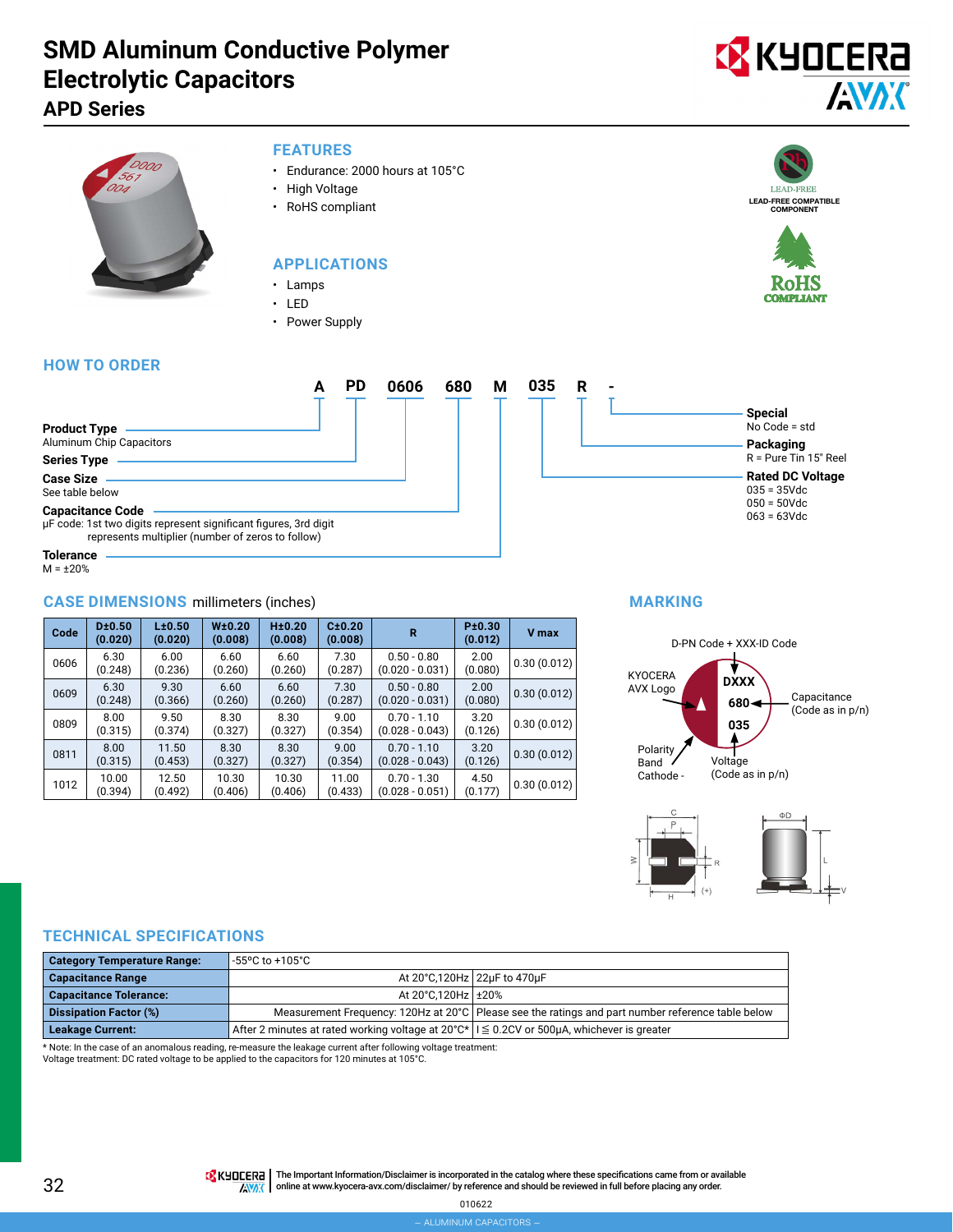

#### **CAPACITANCE AND RATED VOLTAGE RANGE (FIGURES DENOTES CASE SIZE)**

| Capacitance |      |                  | Rated Voltage DC $(V_R)$ |      |
|-------------|------|------------------|--------------------------|------|
| μF          | Code | 35V              | 50V                      | 63V  |
| 22          | 220  | 0606             | 0606                     | 0606 |
| 27          | 270  | 0606             |                          |      |
| 33          | 330  | 0606             | 0606                     | 0609 |
| 47          | 470  | 0606, 0609       | 0609                     | 0809 |
| 56          | 560  |                  |                          | 0811 |
| 68          | 680  | 0606, 0609       | 0811                     |      |
| 82          | 820  |                  | 0811, 1012               |      |
| 100         | 101  | 0609, 0809, 0811 | 0809, 0811, 1012         | 1012 |
| 120         | 121  |                  | 0811                     |      |
| 150         | 151  | 0811             | 1012                     |      |
| 220         | 221  | 0811             | 1012                     |      |
| 270         | 271  | 0811, 1012       |                          |      |
| 330         | 331  | 1012             |                          |      |
| 470         | 471  | 1012             |                          |      |

Released ratings

#### **RATINGS & PART NUMBER REFERENCE**

| Part No.        | <b>Case Size</b> | Capacitance (µF) | <b>Rated Voltage (V)</b> | <b>DCL Max.</b><br>$(\mu A)$ | DF Max.<br>(%)  | <b>ESR Max.</b><br>@100kHz<br>$(m\Omega)$ | 100kHz RMS<br><b>Current</b><br>$(mA)/105^{\circ}C$ |
|-----------------|------------------|------------------|--------------------------|------------------------------|-----------------|-------------------------------------------|-----------------------------------------------------|
|                 |                  |                  | 35 Volt                  |                              |                 |                                           |                                                     |
| APD0606220M035R | 0606             | 22               | 35                       | 500                          | 12              | 54                                        | 1100                                                |
| APD0606270M035R | 0606             | 27               | 35                       | 500                          | 12              | 54                                        | 1100                                                |
| APD0606330M035R | 0606             | 33               | $\overline{35}$          | 500                          | $\overline{12}$ | 54                                        | 1100                                                |
| APD0606470M035R | 0606             | 47               | 35                       | 500                          | 12              | 40                                        | 1100                                                |
| APD0609470M035R | 0609             | 47               | 35                       | 500                          | 12              | 45                                        | 1500                                                |
| APD0606680M035R | 0606             | 68               | 35                       | 500                          | 12              | 40                                        | 1100                                                |
| APD0609680M035R | 0609             | 68               | 35                       | 500                          | 12              | 36                                        | 1800                                                |
| APD0609101M035R | 0609             | 100              | 35                       | 700                          | 12              | 36                                        | 2200                                                |
| APD0809101M035R | 0809             | 100              | 35                       | 700                          | 12              | 36                                        | 2900                                                |
| APD0811101M035R | 0811             | 100              | 35                       | 700                          | 12              | 27                                        | 3100                                                |
| APD0811151M035R | 0811             | 150              | $\overline{35}$          | 1050                         | $\overline{12}$ | $\overline{27}$                           | 3100                                                |
| APD0811221M035R | 0811             | 220              | 35                       | 1540                         | 12              | 27                                        | 2500                                                |
| APD0811271M035R | 0811             | 270              | 35                       | 1890                         | 12              | 27                                        | 2600                                                |
| APD1012271M035R | 1012             | 270              | 35                       | 1890                         | 12              | 27                                        | 2800                                                |
| APD1012331M035R | 1012             | 330              | 35                       | 2310                         | 12              | 27                                        | 2800                                                |
| APD1012471M035R | 1012             | 470              | 35                       | 3290                         | 12              | 27                                        | 3100                                                |
|                 |                  |                  | 50 Volt                  |                              |                 |                                           |                                                     |
| APD0606220M050R | 0606             | 22               | 50                       | 500                          | 12              | 72                                        | 840                                                 |
| APD0606330M050R | 0606             | 33               | 50                       | 500                          | 12              | 72                                        | 890                                                 |
| APD0609470M050R | 0609             | 47               | 50                       | 500                          | 12              | 54                                        | 1400                                                |
| APD0811680M050R | 0811             | 68               | 50                       | 680                          | 12              | 27                                        | 2100                                                |
| APD0811820M050R | 0811             | 82               | 50                       | 820                          | 12              | 27                                        | 2100                                                |
| APD1012820M050R | 1012             | 82               | 50                       | 820                          | 12              | 27                                        | 2100                                                |
| APD0809101M050R | 0809             | 100              | 50                       | 1000                         | 12              | 54                                        | 1500                                                |
| APD0811101M050R | 0811             | 100              | 50                       | 1000                         | 12              | 27                                        | 2100                                                |
| APD1012101M050R | 1012             | 100              | 50                       | 1000                         | 12              | 27                                        | 2200                                                |
| APD0811121M050R | 0811             | 120              | 50                       | 1200                         | 12              | 27                                        | 2100                                                |
| APD1012151M050R | 1012             | 150              | 50                       | 1500                         | 12              | 27                                        | 2200                                                |
| APD1012221M050R | 1012             | 220              | 50                       | 2200                         | 12              | 27                                        | 2400                                                |
|                 |                  |                  | 63 Volt                  |                              |                 |                                           |                                                     |
| APD0606220M063R | 0606             | 22               | 63                       | 500                          | 12              | 72                                        | 520                                                 |
| APD0609330M063R | 0609             | 33               | 63                       | 500                          | 12              | 54                                        | 520                                                 |
| APD0809470M063R | 0809             | 47               | 63                       | 592                          | 12              | 54                                        | 1000                                                |
| APD0811560M063R | 0811             | 56               | 63                       | 706                          | 12              | 36                                        | 1000                                                |
| APD1012101M063R | 1012             | 100              | 63                       | 1260                         | 12              | 36                                        | 1600                                                |

All technical data relates to an ambient temperature of +25C. Capacitance and DF are measured at 120Hz, 0.5RMS with DC bias of 2.2 volts.

DCL is measured at rated voltage after 2 minutes.

The Important Information/Disclaimer is incorporated in the catalog where these specifications came from or available<br>online at [www.kyocera-avx.com/disclaimer/](http://www.kyocera-avx.com/disclaimer/) by reference and should be reviewed in full before placing any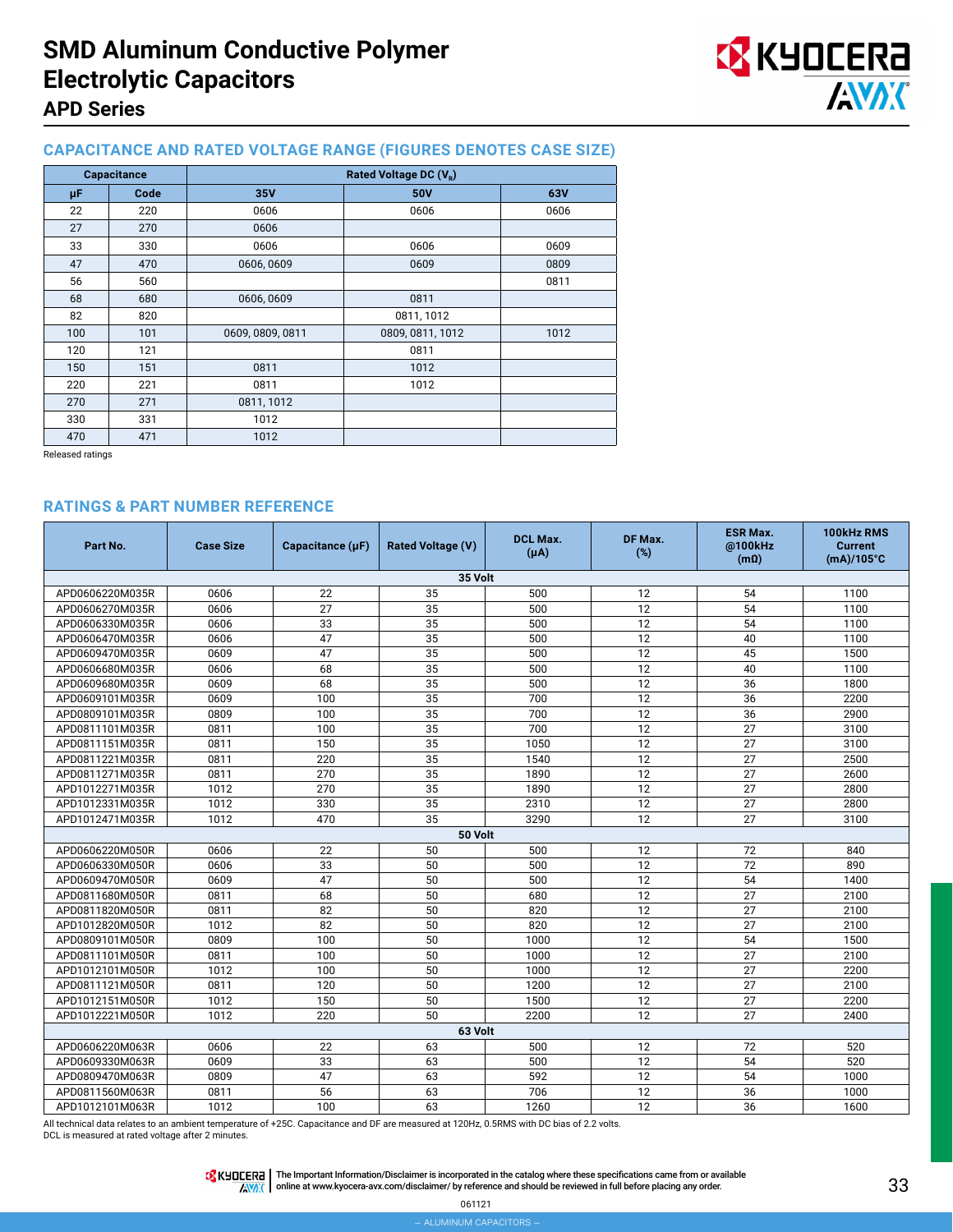

## **APD Series**

#### **FREQUENCY COEFFICIENT OF PERMISSIBLE RIPPLE CURRENT**

| Frequency   | 120Hz $\leq$ f(Hz) < 1kHz | 1kHz $\leq$ f(Hz) < 10kHz | 10kHz $\leq$ f(Hz) < 100kHz | 100kHz $\leq$ f(Hz) < 500kHz |
|-------------|---------------------------|---------------------------|-----------------------------|------------------------------|
| Coefficient |                           | 30.30                     | J.70                        | .00                          |

#### **QUALIFICATION TABLE**

| <b>Test</b>                        | APD series (Temperature Range -55°C to +105°C)                                                                                                                                               |                                                                             |                                            |  |  |  |
|------------------------------------|----------------------------------------------------------------------------------------------------------------------------------------------------------------------------------------------|-----------------------------------------------------------------------------|--------------------------------------------|--|--|--|
|                                    | <b>Condition</b>                                                                                                                                                                             |                                                                             | <b>Characteristics</b>                     |  |  |  |
|                                    |                                                                                                                                                                                              | <b>Visual examination</b>                                                   | no visible damage                          |  |  |  |
| <b>Endurance</b>                   | The following specifications shall be satisfied when $\Delta C/C$                                                                                                                            |                                                                             | $\leq$ ±20% of the initial limit           |  |  |  |
|                                    | the capacitors are restored to 20°C after the rated                                                                                                                                          | DF                                                                          | $\leq$ 150% of the initial specified limit |  |  |  |
|                                    | voltage is applied for 2000 hours at 105°C.                                                                                                                                                  | <b>ESR</b>                                                                  | $\leq$ 150% of the initial specified limit |  |  |  |
|                                    |                                                                                                                                                                                              | <b>DCL</b>                                                                  | $\leq$ Initial specified limit             |  |  |  |
|                                    |                                                                                                                                                                                              | <b>Visual examination</b>                                                   | no visible damage                          |  |  |  |
|                                    | The following specifications shall be satisfied when  <br>the capacitors are restored to 20°C after subjection<br>them to store at 60°C, 90 to 95% RH for 2000 hours,<br>without DC applied. | $\Delta C/C$                                                                | $\leq$ ±20% of the initial limit           |  |  |  |
| <b>Damp Heat (Steady</b><br>State) |                                                                                                                                                                                              | DF                                                                          | $\leq$ 150% of the initial specified limit |  |  |  |
|                                    |                                                                                                                                                                                              | <b>ESR</b>                                                                  | $\leq$ 150% of the initial specified limit |  |  |  |
|                                    |                                                                                                                                                                                              | <b>DCL</b><br><b>Visual examination</b><br>$\Delta C/C$<br>DF<br><b>ESR</b> | $\leq$ Initial specified limit             |  |  |  |
|                                    | The capacitors shall be subjected to 1000 cycles                                                                                                                                             |                                                                             | no visible damage                          |  |  |  |
|                                    | each consisting of charge with the surge voltages<br>specified at normal temperature for 30 seconds.<br>Through a protective resistor ( $R = 1k\Omega$ ) and                                 |                                                                             | $\leq$ ±20% of the initial limit           |  |  |  |
| <b>Surge Voltage</b>               |                                                                                                                                                                                              |                                                                             | $\leq$ 150% of the initial specified limit |  |  |  |
|                                    |                                                                                                                                                                                              |                                                                             | $\leq$ 150% of the initial specified limit |  |  |  |
|                                    | discharge for 5 minutes 30 seconds.                                                                                                                                                          | <b>DCL</b>                                                                  | $\leq$ Initial specified limit             |  |  |  |

#### **REFLOW**

| <b>Peak Temperature</b>     | 260°C, 10 sec. max           |  |  |
|-----------------------------|------------------------------|--|--|
| <b>Preheat Temperature</b>  | 150°C to 180°C, 90 sec. max. |  |  |
| Duration at 200°C or higher | 60 sec. max.                 |  |  |
| Duration at 230°C or higher | 40 sec. max.                 |  |  |
| <b>Reflow Number</b>        | Twice or less                |  |  |

#### **STORAGE**

- 1. It is recommended to keep capacitors between the ambient temperatures of 5°C to 35°C (If between 35 to 85°C, it should be less than three months), and the relative humidity of 75% or below.
- 2. Confirm that the environment does not have any of the following conditions:
	- Damp conditions such as water, saltwater spray, or oil spray or fumes. High humidity or humidity condensation situations.
	- In an atmosphere filled with toxic gases (such as hydrogen sulfide, sulfurous acid, nitrous acid, chlorine, ammonia, etc.).
	- Being exposed to direct sunlight, ozone, ultraviolet ray, or radiation.
	- Being exposed to acidic or alkaline solutions.
	- Under severe conditions where vibration and / or mechanical shock exceed the applicable ranges of the specification.
- 3. Storage time:
	- Before unseal: within 1 year after delivery
	- After seal: within 1 month from opening